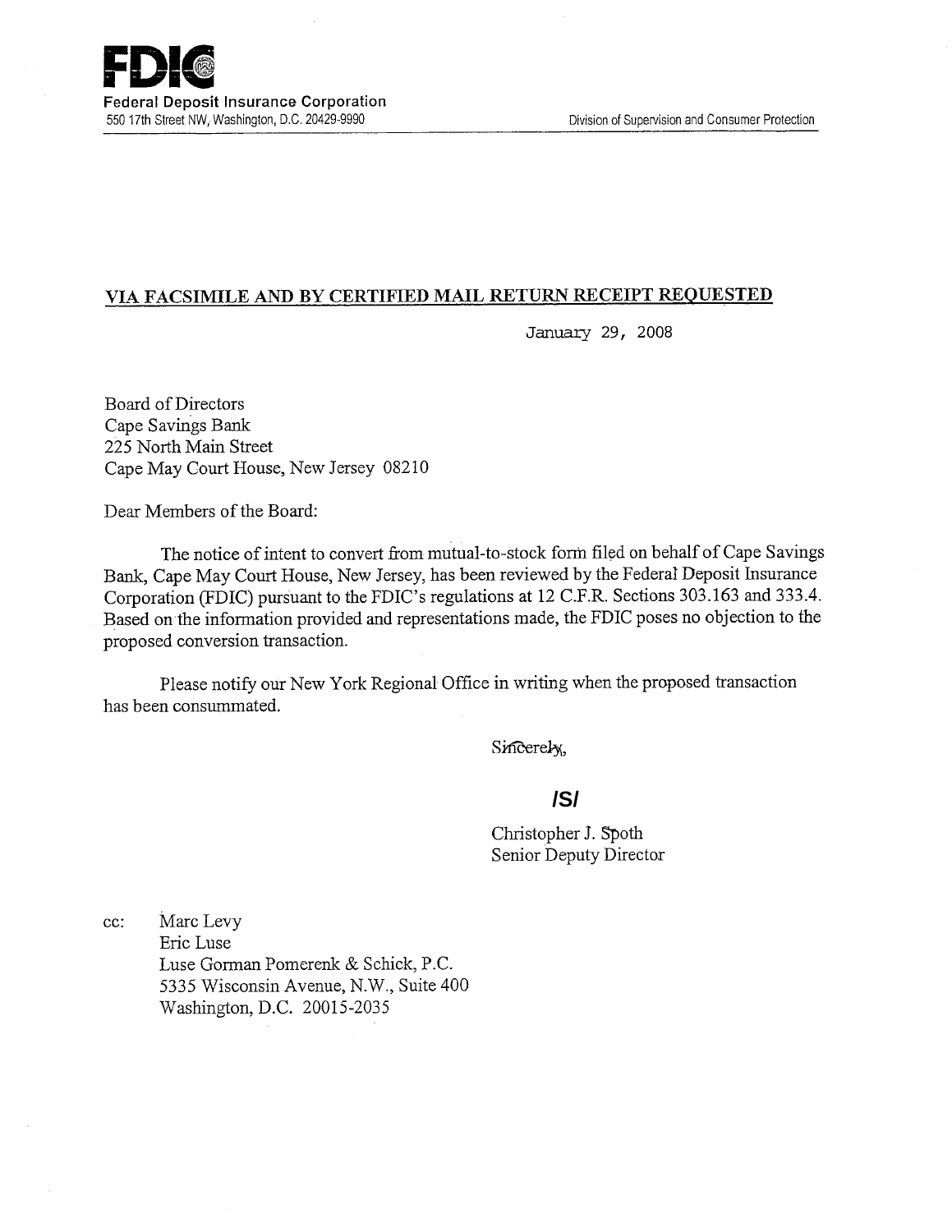#### FEDERAL DEPOSIT INSURANCE CORPORATION

## Re: Cape Savings Bank Cape May Court House, New Jersey

### Application for Consent to Merge and to Establish Seven Branches

#### ORDER AND BASIS FOR CORPORATION APPROVAL

Pursuant to Section 18(c) and other provisions of the Federal Deposit Insurance ("FDI") Act, The Cape Savings Bank, Cape May Court House, New Jersey, an insured state nonmember savings institution with total resources of \$620,054,000 and total deposits of \$490,797,000 as of September 30, 2007, has filed an application for the Corporation's consent to merge with Boardwalk Bank, Linwood, New Jersey, an insured state nonmember bank with total resources of \$444,909,000 and total deposits of \$321,314,000 as of September 30, 2007, under the charter of Cape Savings Bank and with the new title of Cape Bank, and to establish the seven offices of Boardwalk Bank as branches of the resultant bank. Notice of the proposed transaction, in a form approved by the Corporation, has been published pursuant to the FDI Act.

The proposal would provide .a means by which the *de novo* Cape Bancorp, Inc., Cape May Court House, New Jersey, a single bank holding company which will control one bank with aggregate total deposits of \$490,797,000, may consolidate some of its operations after the acquisition of Boardwalk Bank's holding company, Boardwalk Bancorp, Inc. Boardwalk Bank currently has total deposits of \$321,314,000. The proposed merger will occur no later than six months from the date of this Order and Basis for Corporation Approval, and will be facilitated by a public stock offering by Cape Bancorp, Inc. The proposed transaction would not affect the structure of commercial banking or the concentration of banking resources within the relevant market. Services to be offered in the relevant market by the resultant bank would not differ materially from those presently offered by the proponents.

A review of available information, including the Community Reinvestment Act ("CRA") Statements of the proponents, discloses no inconsistencies with the purposes of the Community Reinvestment Act. The resultant institution is expected to continue to meet the credit needs of its entire community, consistent with the safe and sound operation of the institution.

In connection with the application, the Corporation has also taken into consideration the financial and managerial resources and future prospects of the proponent institutions and the resultant bank, and the convenience and needs of the community to be served. The FDIC has also taken into consideration the effectiveness of the insured depository institutions involved in the proposed merger transaction in combating money laundering. Having found favorably on all statutory factors and having considered other relevant information, including any reports on the competitive factors furnished by the Attorney General of the United States, it is the Corporation's judgment that the application should be and hereby is approved.